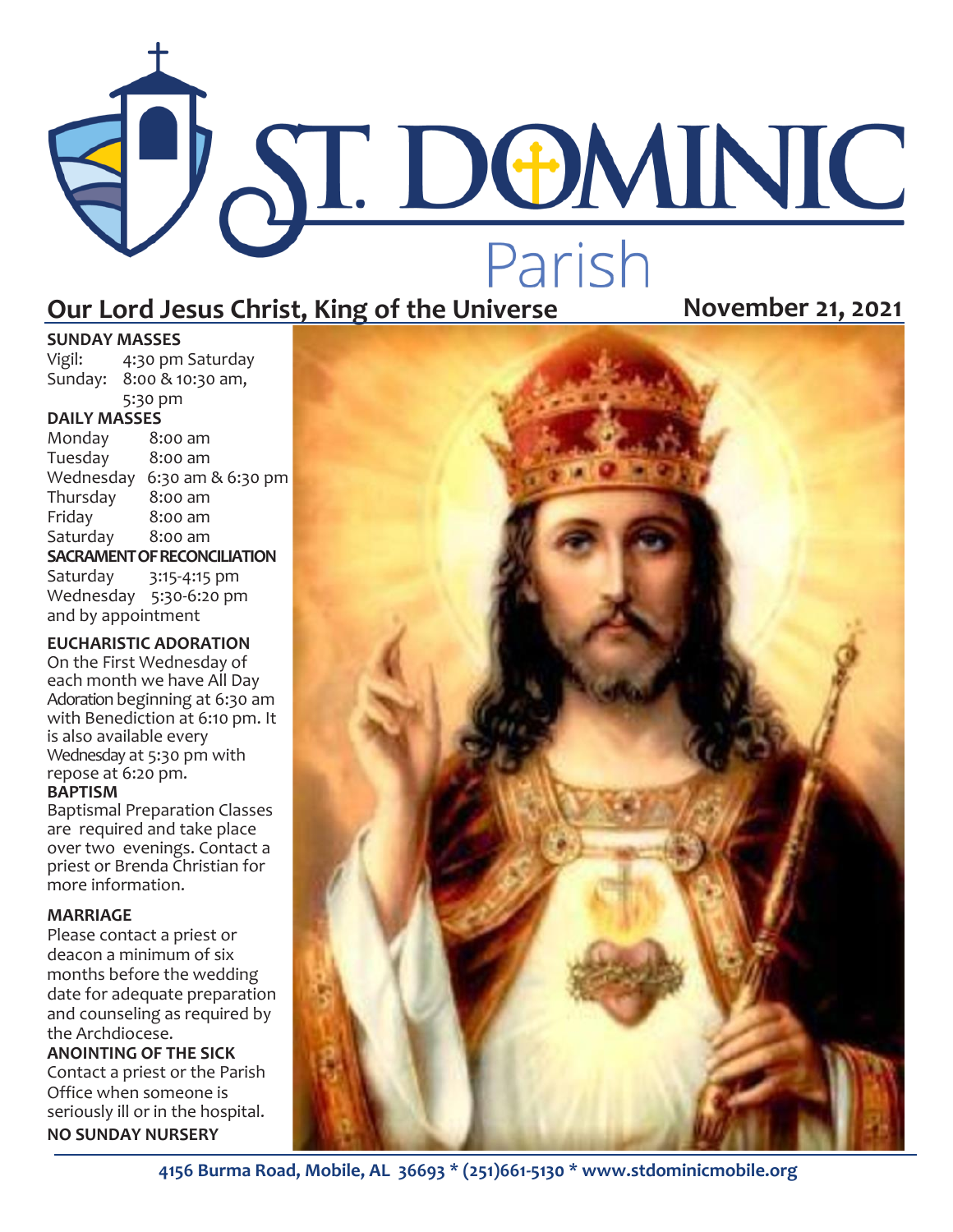| Pastor, Rev. Patrick R. Driscoll                                                                                                                                                                                                                                                                                                                                                                                                                                                                                                                                                                        | <b>Mass Intentions For The Week</b>                                                                                                                                                                                                                                |                                                                                                                                                                                                                                                                               |                            |                                                                                                                                                                                                                                                                |
|---------------------------------------------------------------------------------------------------------------------------------------------------------------------------------------------------------------------------------------------------------------------------------------------------------------------------------------------------------------------------------------------------------------------------------------------------------------------------------------------------------------------------------------------------------------------------------------------------------|--------------------------------------------------------------------------------------------------------------------------------------------------------------------------------------------------------------------------------------------------------------------|-------------------------------------------------------------------------------------------------------------------------------------------------------------------------------------------------------------------------------------------------------------------------------|----------------------------|----------------------------------------------------------------------------------------------------------------------------------------------------------------------------------------------------------------------------------------------------------------|
| Email: pdriscoll@stdominicmobile.org                                                                                                                                                                                                                                                                                                                                                                                                                                                                                                                                                                    | Saturday, Nov 20                                                                                                                                                                                                                                                   | 4:30 p.m.                                                                                                                                                                                                                                                                     |                            | Jimmy Oberkirch (D)                                                                                                                                                                                                                                            |
| Deacon Robert E. Kirby, Jr.<br>Email: rkirby@stdominicmobile.org                                                                                                                                                                                                                                                                                                                                                                                                                                                                                                                                        | Sunday, Nov 21                                                                                                                                                                                                                                                     | 8:00 a.m.                                                                                                                                                                                                                                                                     |                            | Billy Ward (D)                                                                                                                                                                                                                                                 |
| Deacon Aldon O. Ward                                                                                                                                                                                                                                                                                                                                                                                                                                                                                                                                                                                    |                                                                                                                                                                                                                                                                    | 10:30 a.m.                                                                                                                                                                                                                                                                    |                            | Missa Pro Populo                                                                                                                                                                                                                                               |
| Email: award@stdominicmobile.org                                                                                                                                                                                                                                                                                                                                                                                                                                                                                                                                                                        |                                                                                                                                                                                                                                                                    | 5:30 p.m.                                                                                                                                                                                                                                                                     | Barry Robichaux (D)        |                                                                                                                                                                                                                                                                |
| Deacon Wiley J. Christian III                                                                                                                                                                                                                                                                                                                                                                                                                                                                                                                                                                           | Monday, Nov 22                                                                                                                                                                                                                                                     | 8:00 a.m.                                                                                                                                                                                                                                                                     | Joanne John (D)            |                                                                                                                                                                                                                                                                |
| Email: wchristian@stdominicmobile.org<br><b>PARISH OFFICE HOURS</b>                                                                                                                                                                                                                                                                                                                                                                                                                                                                                                                                     | Tuesday, Nov 23                                                                                                                                                                                                                                                    | 8:00 a.m.                                                                                                                                                                                                                                                                     | Anya and Atticus Klein (L) |                                                                                                                                                                                                                                                                |
| Monday - Friday, 8:00 a.m. - 4:00 p.m.                                                                                                                                                                                                                                                                                                                                                                                                                                                                                                                                                                  | Wed, Nov 24                                                                                                                                                                                                                                                        | 6:30 a.m.                                                                                                                                                                                                                                                                     | Grace Rehm Noble (D)       |                                                                                                                                                                                                                                                                |
| <b>ST. DOMINIC CATHOLIC SCHOOL HOURS</b><br>Monday - Friday, 7:15 a.m. - 3:45 p.m.                                                                                                                                                                                                                                                                                                                                                                                                                                                                                                                      |                                                                                                                                                                                                                                                                    | 6:30 p.m.                                                                                                                                                                                                                                                                     | Jimmy Oberkirch (D)        |                                                                                                                                                                                                                                                                |
|                                                                                                                                                                                                                                                                                                                                                                                                                                                                                                                                                                                                         | Thursday, Nov 25                                                                                                                                                                                                                                                   | 9:00 a.m.                                                                                                                                                                                                                                                                     | Armando Meola (D)          |                                                                                                                                                                                                                                                                |
| The readings for this Sunday, November 21, 2021<br>can be found online using the following link:<br>https://bible.usccb.org/bible/<br>readings/112121.cfm<br>Jesus claims, "Anyone committed to the truth<br>hears my voice." Commit yourself to the truth<br>and heed the voice of God. (John 18:33-37)<br>If you think God is calling you to be a Priest,<br>call Fr Victor Ingalls at 415-3871 or write<br>vocations@mobarch.org.                                                                                                                                                                    | Friday, Nov 26                                                                                                                                                                                                                                                     | 8:00 a.m.                                                                                                                                                                                                                                                                     | Elie Richard, Jr (D)       |                                                                                                                                                                                                                                                                |
|                                                                                                                                                                                                                                                                                                                                                                                                                                                                                                                                                                                                         | Saturday, Nov 27                                                                                                                                                                                                                                                   | 8:00 a.m.                                                                                                                                                                                                                                                                     |                            | Raymond McClendon (D)                                                                                                                                                                                                                                          |
|                                                                                                                                                                                                                                                                                                                                                                                                                                                                                                                                                                                                         | Please pray for the sick:                                                                                                                                                                                                                                          |                                                                                                                                                                                                                                                                               |                            |                                                                                                                                                                                                                                                                |
|                                                                                                                                                                                                                                                                                                                                                                                                                                                                                                                                                                                                         | Toni Aldrich<br>Dale Andrews<br>Karen Andrews<br>Alfredo Arcenal<br>Kathy Atwelll                                                                                                                                                                                  | Ronald Giglio<br>Flora Gilbert<br>Jacque Green<br>Ray Green<br>Michael Guadagnoli<br>Delores Hanlon<br>Melissa Harkins                                                                                                                                                        |                            | Eleesha Neese<br><b>Shirley Nelson</b><br>Connie O'Brien<br>Mia Petrie<br>Mickey Petzolt<br>Clarence Pool                                                                                                                                                      |
|                                                                                                                                                                                                                                                                                                                                                                                                                                                                                                                                                                                                         | Suzanne Baker<br>Marian Bell                                                                                                                                                                                                                                       |                                                                                                                                                                                                                                                                               |                            | Amber Ramsay                                                                                                                                                                                                                                                   |
| <b>STEWARDSHIP</b>                                                                                                                                                                                                                                                                                                                                                                                                                                                                                                                                                                                      | Mandy Benamy                                                                                                                                                                                                                                                       | Barbara Harrington                                                                                                                                                                                                                                                            |                            | David Reichart                                                                                                                                                                                                                                                 |
| "Jesus answered, 'My kingdom does not belong<br>to this world."<br>(John 18:36)<br>Life is short. How much time, energy and<br>money do you put into building "your"<br>kingdom here on earth? We all know we can't<br>take it with us. The real kingdom is in the next<br>life. Yet, how much time, energy and money<br>do you invest in working for that eternal<br>kingdom? Ask God for His guidance.<br>Detach from earthly possessions.<br>Generously share your material goods with<br>others for the greater glory of God.<br>Thank you for your continued<br>support of the St. Vincent de Paul | Charlotte Brady<br>Georgette Brocato<br><b>Tina Brown</b><br>John Bryant<br>Jeremy Burgess<br>Courtney Busch, Sr.<br>Mahala Church<br>Wayne Clark<br>Susan Coffey<br>Judy Dinkel<br>Melody Doyle<br>Mike Doyle<br>Bart Duffy<br>Linda Eccles<br><b>Susan Evans</b> | <b>Myles Harris</b><br>Benjamin Harrison<br><b>Charlie Hawkins</b><br><b>Gabriel Hawkins</b><br>Katie Histing<br>Joshua Johnson<br>Mary Kerr<br><b>Bill Klein</b><br>Cooper Klein<br>Vicky Klein<br>Ann Kotis<br>Alice Langham<br>Dani Larson<br>Pat Lilley<br>Mary Lindamood |                            | Laurie Rel<br>Rose Mary Rehm<br>Louis Seiter<br>Ava Smith<br>Elsie Smith<br><b>Toni Sweeney</b><br>Inez Trenier<br>Lucile Tutwiler<br>Caroline Venuti<br>Joe Verneuille<br>Ian Walley<br>Jennafer Way<br>Melody Williams<br>Sam Wimberly<br><b>Bruno Wuest</b> |
| Society! You can make a donation<br>in the Poor Box in the back of<br>the Church or drop it by our Parish Office.                                                                                                                                                                                                                                                                                                                                                                                                                                                                                       | Lori Fayard<br>Fred Finnegan<br>Barbara Fleetwood<br>Don Foster                                                                                                                                                                                                    | Diane Thublin Little<br>Glenda Miles<br>Joan Morgan<br>Mitch Murr                                                                                                                                                                                                             |                            | Antonio Vilaseca<br>Lilian Zambrana                                                                                                                                                                                                                            |
| Confessions are available on Wednesdays from<br>5:30-6:20 pm and Saturdays from 3:15-4:15 pm.                                                                                                                                                                                                                                                                                                                                                                                                                                                                                                           |                                                                                                                                                                                                                                                                    |                                                                                                                                                                                                                                                                               |                            | If you would like to add or remove a name from the sick                                                                                                                                                                                                        |

You are encouraged to come and obtain forgiveness of your sins in our confessionals or by appointment with one of the priests.

a clergy member to visit, please call the Office at (251) 661-5130 or email mwilson@stdominicmobile.org.